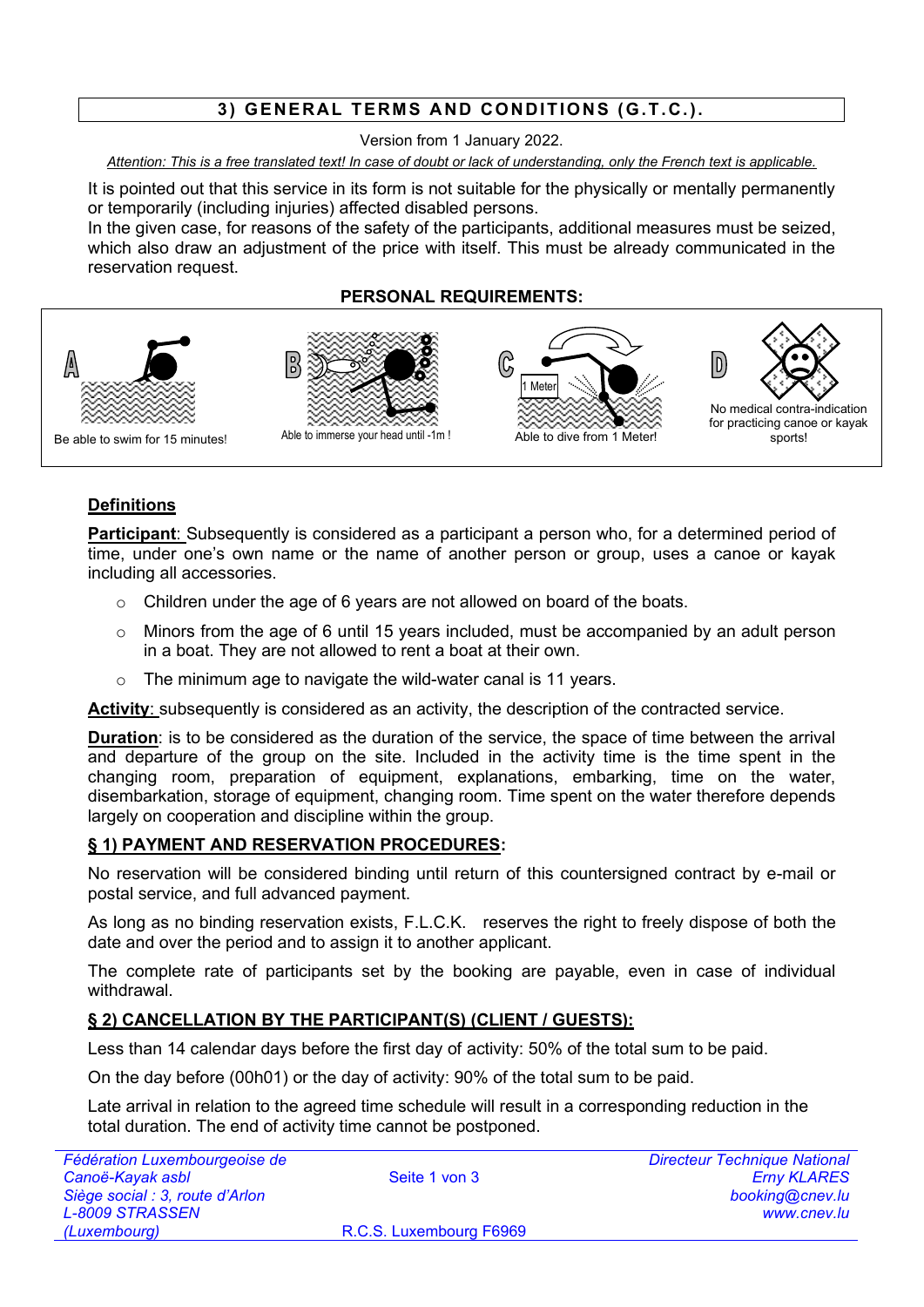# **§ 3) CANCELLATION by F.L.C.K. :**

Possible at any time with Payback 100% of the entire deposit or the amount paid in advance.

This clause is not applicable if the activity, due to non-compliance with a safety statement or condition of participation mentioned in the present General Terms and Conditions, by one or more participants, must be aborted and/or cancelled.

# **§ 4) RESPONSIBILITY:**

 Wearing the buoyancy aid, closed and buckled up, is mandatory for the entire duration of the activities. Also, the helmet for the wildwater activities running in the canal.

§ 4.1) The F.L.C.K. ensures the safety and standard compliance for the rented equipment: boat. paddle, buoyancy aid ISO EN 12402-5, helmet EN 1385.

In case of failure to follow safety instructions by one or more participants, the F.L.C.K. reserves the right to suspend or cancel the activity immediately, without compensation and without affecting the other agreements of this contract. The same applies in the event of conduct by which the safety of participants and/or the supervisor is no longer guaranteed. The participants must immediately follow the instructions to get off the boat.

In the case of force majeure (e.g. storms, strong winds, floods, low water, lack of instructor, technical failure, ...) in the interest of the participants and their safety, the F.L.C.K. may abort or cancel the renting at any time and without affecting the other agreements of this contract.

The F.L.C.K. can immediately abort the renting without compensation and request the participant to get off the boat if their behaviour shows unsuitable physical and coordinative abilities to navigate the boat without putting himself or other people in danger. The participants must immediately obey the obligation to get off the boat. This is also applicable for individual participants within one same group.

4.2) The participant shall certify with his signature that he himself and all participants in his group boarding the canoes and kayaks, do fulfil all de preconditions illustrated by the images A, B, C, D in the beginning of this text and are not under influence of alcohol and/or other drugs.

The participant or group leader also certifies that he has informed every single participant from his group about the contents of the present general terms and conditions.

In case of a group of participants, the latter ones must determine by name and in written form a main responsible person on site, who bears the responsibility of the whole group as a group leader.

Every participant must strictly follow the instructions and information's given by the instructor and/or trainer from F.L.C.K. on land as well as on water.

§ 4.3) The participants must accept all risks which arise from the exercise of outdoor activities, particularly canoeing and kayaking, namely by the effects of exposure to sun, wind and rain, cold weather, freak weather, moisture and contact with the very slippery and unstable riverbed and banks.

The nature of the canoeing activity points out that the prolonged contact with more or less cold waters and tipping over (capsize) due to loss of balance cannot be excluded.

Participants accept that the canoeing activity can be operated on a water body, whose waters do not meet the hygienic standards set by the European bathing water directive 2006/7/EC.

§ 4.4) In case of malicious damage, destruction or loss of the canoe equipment or any other equipment, including installations of the "Centre National d'Eau Vive", the participant must compensate it with the reinstatement value.